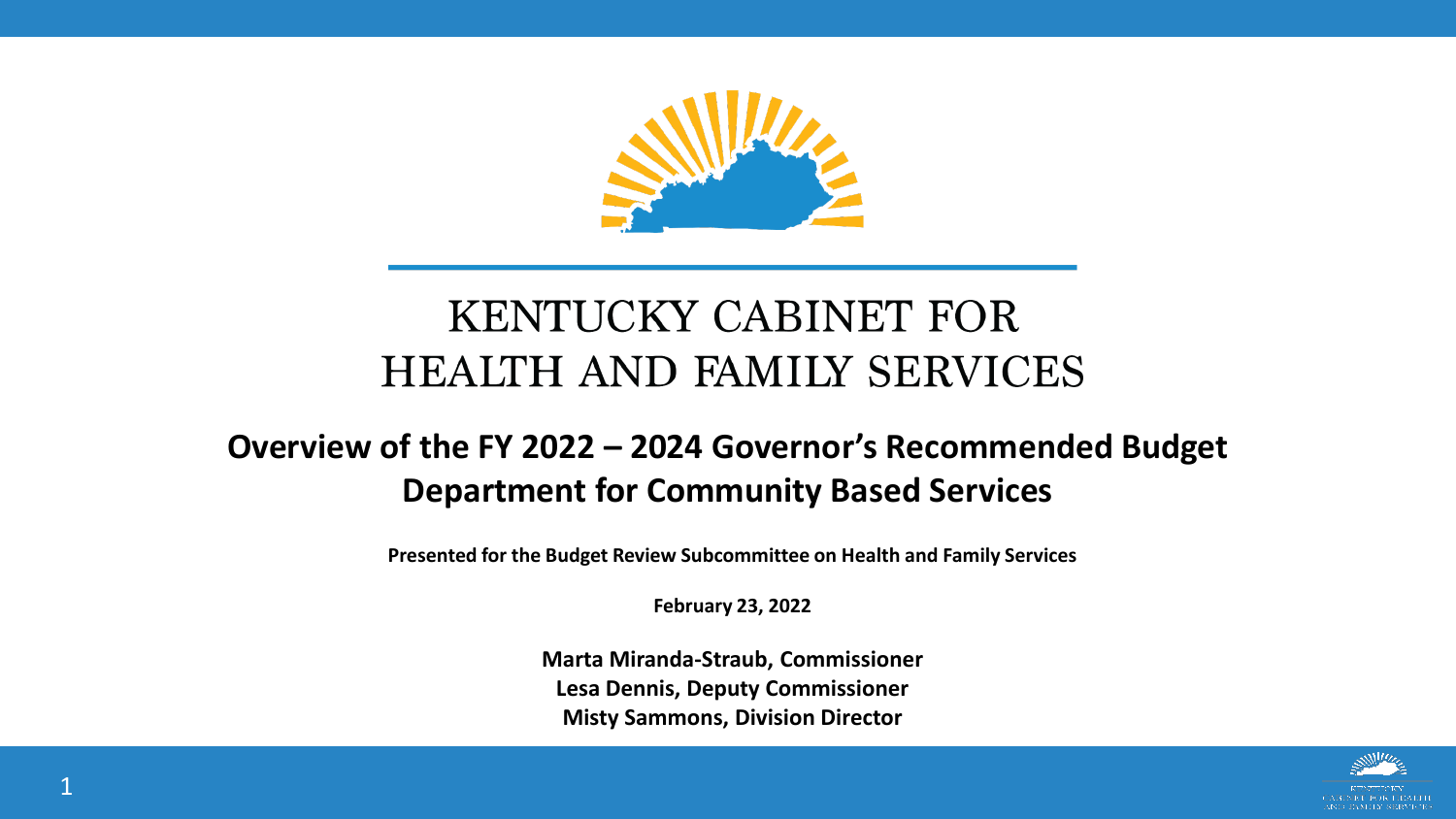#### **Department for Community Based Services Mission**

The mission of the Department for Community Based Services is to build an effective and efficient system of care with Kentucky's citizens and communities to:

- *Reduce poverty, adult and child maltreatment, and their effects;*
- *Advance person and family self-sufficiency, recovery, and resiliency;*
- *Assure all children have safe and nurturing homes and communities; and*
- *Recruit and retain a workforce and partners that operate with integrity and transparency.*

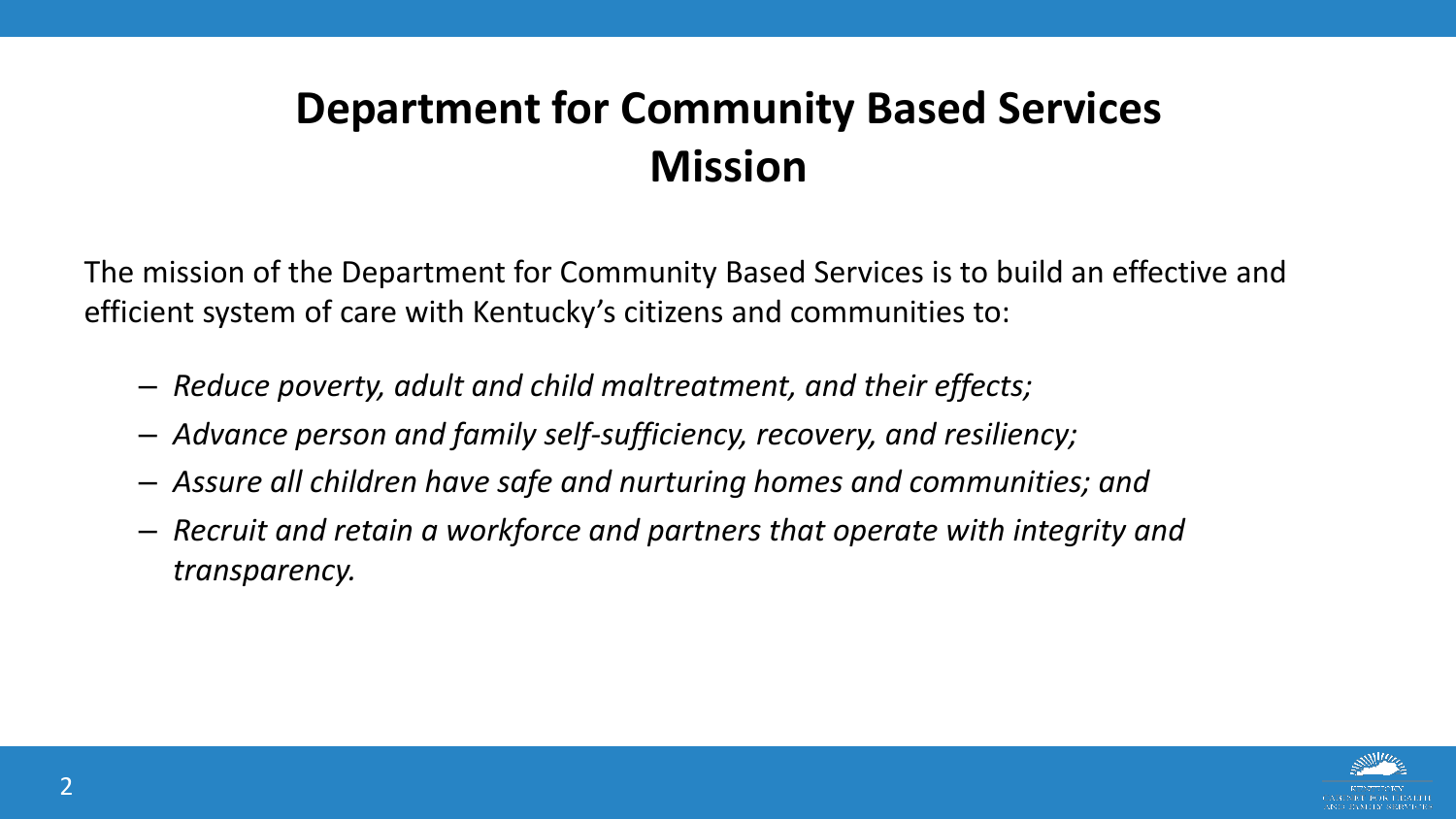# **Department for Community Based Services Programs Administered**

- Supplemental Nutrition Assistance Program (SNAP)
- State supplementation program
- Temporary Assistance for Needy Family Block Grant (K-TAP, KY Works, supportive services)
- Child Care Assistance Program (CCAP)
- Quality ratings & regulations of child care
- Low Income Heating and Energy Assistance Program. (LIHEAP)
- Promoting Safe and Stable Families
- Child maltreatment prevention
- Child protective services
- Foster care and adoption assistance
- Chafee Foster Care Independence Program
- Community Based Child Abuse Prevention Grant
- P-EBT
- Medicaid eligibility
- Children's Justice Act Grant
- Child Abuse Prevention Grant
- Social Services Block Grant
- Community Services Block Grant
- Community Action Network standards
- Family violence prevention and services
- KY Kinship Navigator
- Domestic violence shelter regulation, batterer intervention
- Adult protective services, general adult services, and alternate care services
- Rape crisis centers and children's advocacy centers designation
- Water/wastewater utility assistance

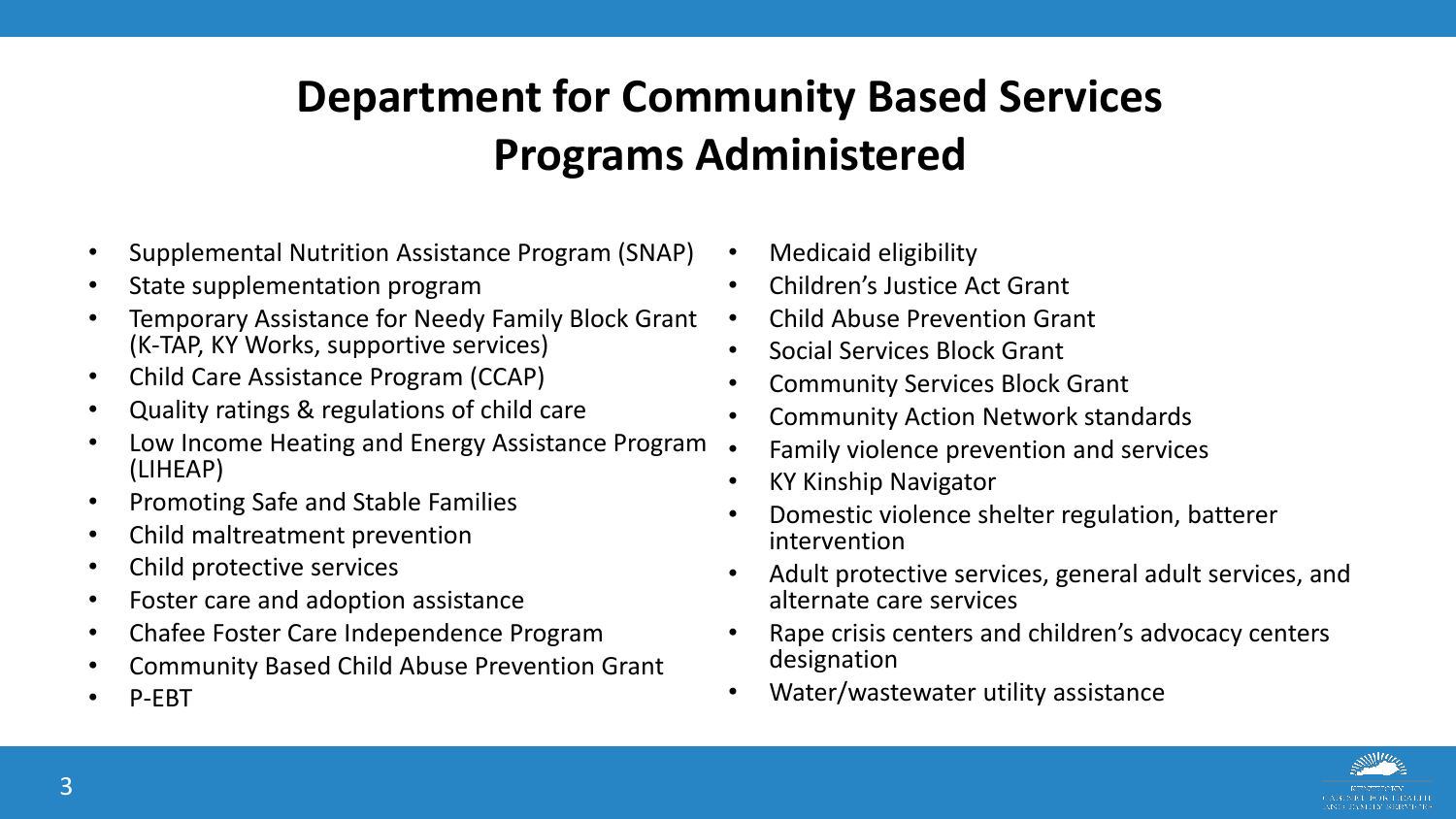#### **Department for Community Based Services Who We Serve**

# **Total Kentucky Population: 4.5 million**

| <b>Kentucky Families:</b>                                                                                                           |                   |                  | <b>Kentucky Children:</b>                                                                                            |                    |                    |
|-------------------------------------------------------------------------------------------------------------------------------------|-------------------|------------------|----------------------------------------------------------------------------------------------------------------------|--------------------|--------------------|
| $\overline{1.73}$ million                                                                                                           |                   |                  | 1 million                                                                                                            |                    |                    |
| <b>Kentuckians</b>                                                                                                                  | <b>Households</b> | <b>Families</b>  | <b>Children in</b>                                                                                                   | <b>Children</b>    | <b>Children in</b> |
| <b><i>Charles Committee Committee Committee Committee Committee Committee Committee Committee Committee Committee Committee</i></b> | <b>Receiving</b>  | <b>Receiving</b> | <b>Production of the contract of the contract of the contract of the contract of the contract of the contract of</b> | <b>Designation</b> | Out-of-            |

**Poverty: 212,000**

**Receiving KTAP: 17,109**

**Home Care:** 

**9,004**

**KTAP:** 

**10,376**

AND FAMILY SERVICES

**in Poverty: 703,627**

**SNAP:** 

**244,254**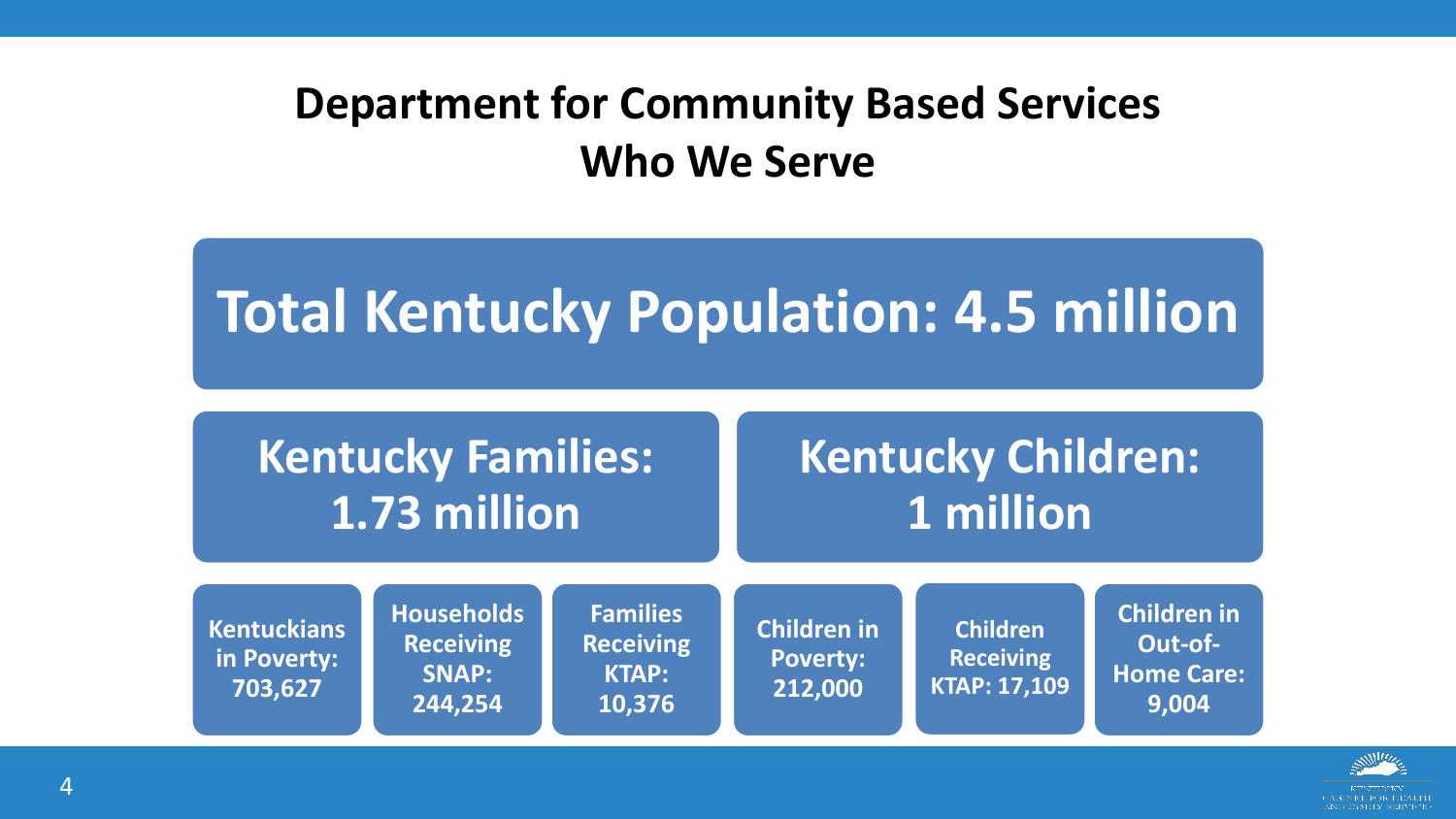#### **Department for Community Based Services Who We Serve**

| <b>PROGRAM</b>                                                                        | <b>SFY19</b> | <b>SFY20</b> | <b>SFY21</b> |
|---------------------------------------------------------------------------------------|--------------|--------------|--------------|
| <b>SNAP Benefits</b><br>(Avg monthly recipients)                                      | 541,014      | 531,776      | 612,325      |
| Medicaid & KCHIP Eligibility<br>(Avg monthly cases)                                   | 817,325      | 864,145      | 944,964      |
| Energy<br>(Households served by LIHEAP)                                               | 156,694      | 197,708      | 312,545      |
| Child Care<br>(Avg # children served monthly)                                         | 29,994       | 28,399       | 21,123       |
| <b>TANF</b><br>(Avg # of cash assistance recipients)                                  | 33,798       | 31,384       | 27,333       |
| <b>State Supplementation</b><br>(Avg monthly recipients)                              | 3,149        | 3,860        | 3,867        |
| <b>Adult Services</b><br>(Investigations of adult/spouse abuse, neglect/exploitation) | 16,409       | 10,274       | 9,736        |
| <b>Family Based Services</b><br>(Investigations of abuse/neglect to children)         | 52,628       | 50,706       | 38,574       |
| Alternatives for Children<br>(Avg children per month in out-of-home care)             | 9,721        | 9,834        | 9,318        |
| Kinship Care Benefits<br>(Avg recipients per month)                                   | 4,219        | 3,686        | 3,242        |

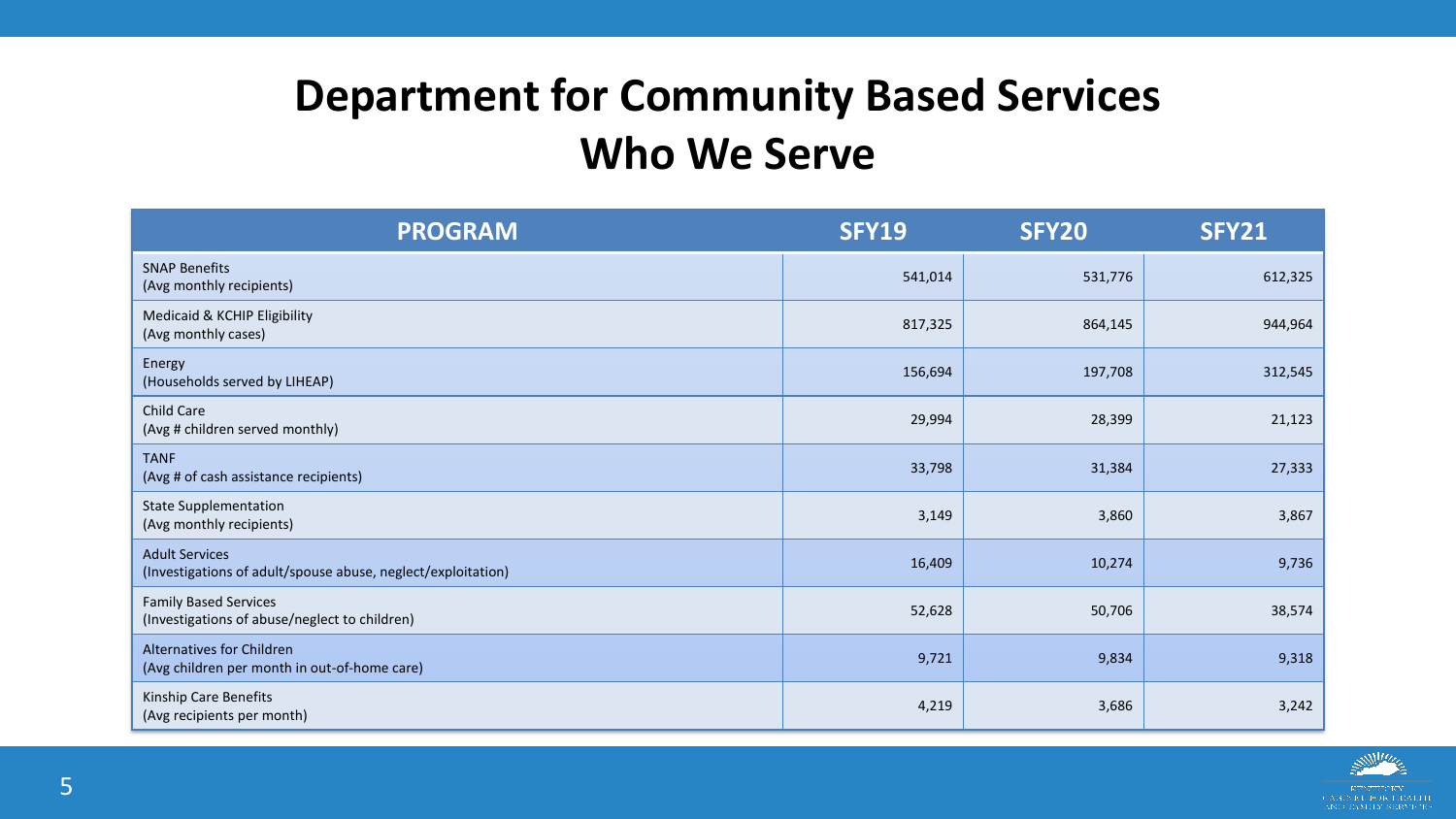### **Department for Community Based Services Historical and Budgeted Expenditures**

|                               | <b>FY 2020</b><br>(Actual) | <b>FY 2021</b><br>(Actual) | <b>FY 2022</b><br>(Budgeted) | <b>FY 2023</b><br>(Recommended) | <b>FY 2024</b><br>(Recommended) |
|-------------------------------|----------------------------|----------------------------|------------------------------|---------------------------------|---------------------------------|
| <b>General Fund</b>           | \$465,240,984              | \$505,418,400              | \$536,468,500                | \$562,970,200                   | \$581,759,200                   |
| <b>Restricted Agency Fund</b> | \$153,856,620              | \$121,705,377              | \$202,246,400                | \$207,468,900                   | \$207,631,800                   |
| <b>Federal Fund</b>           | \$667,022,684              | \$793,851,039              | \$1,154,616,300              | \$1,012,984,200                 | \$762,260,400                   |
| <b>Tobacco Fund</b>           | \$11,925,000               | \$10,981,751               | \$13,904,200                 | \$12,311,000                    | \$12,311,000                    |
| <b>Total</b>                  | \$1,298,045,289            | \$1,431,956,567            | \$1,907,235,400              | \$1,795,734,300                 | \$1,563,962,400                 |

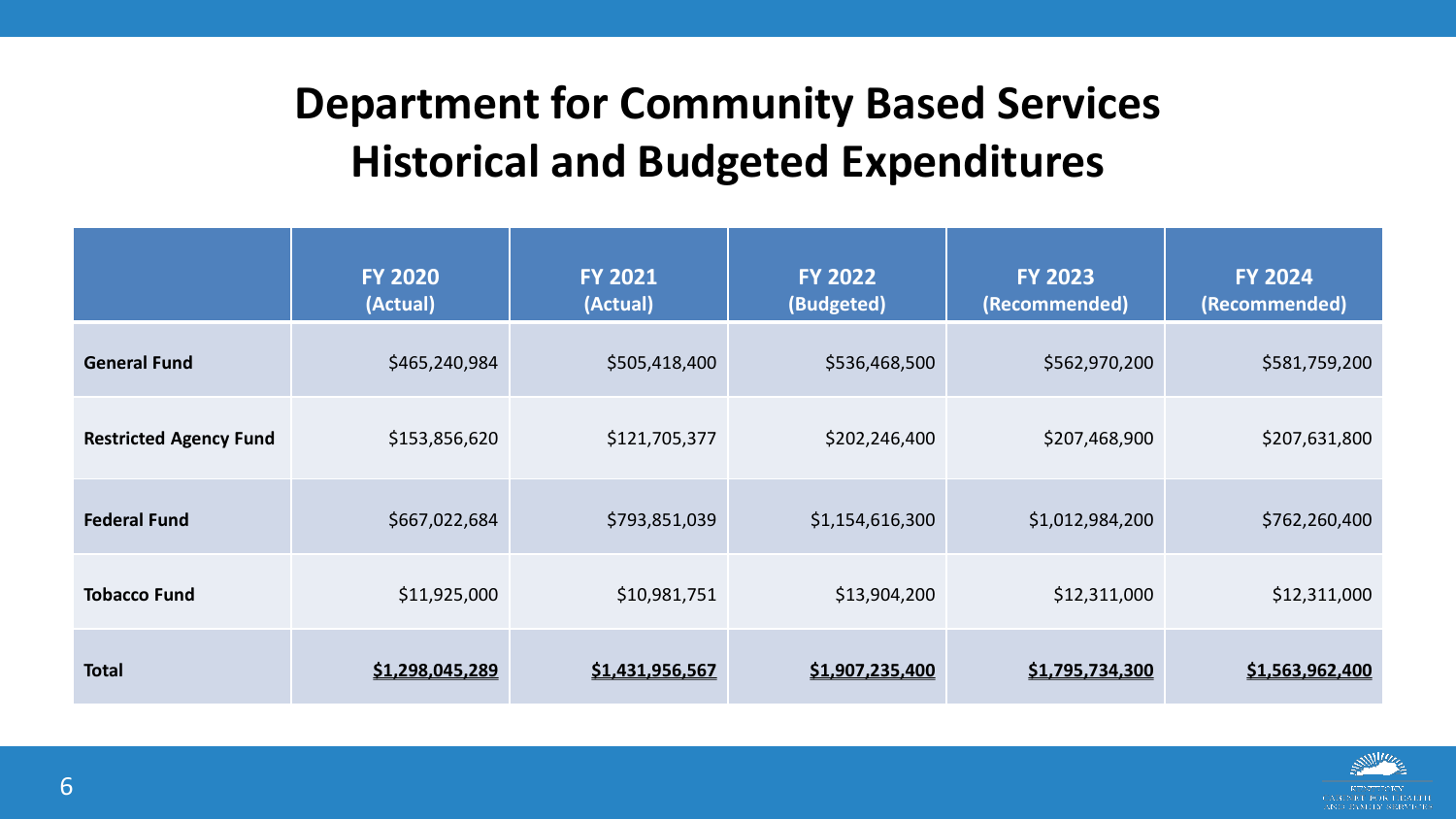#### **Department for Community Based Services FY 2022 Budget by Fund Source - \$1,907,235,400**



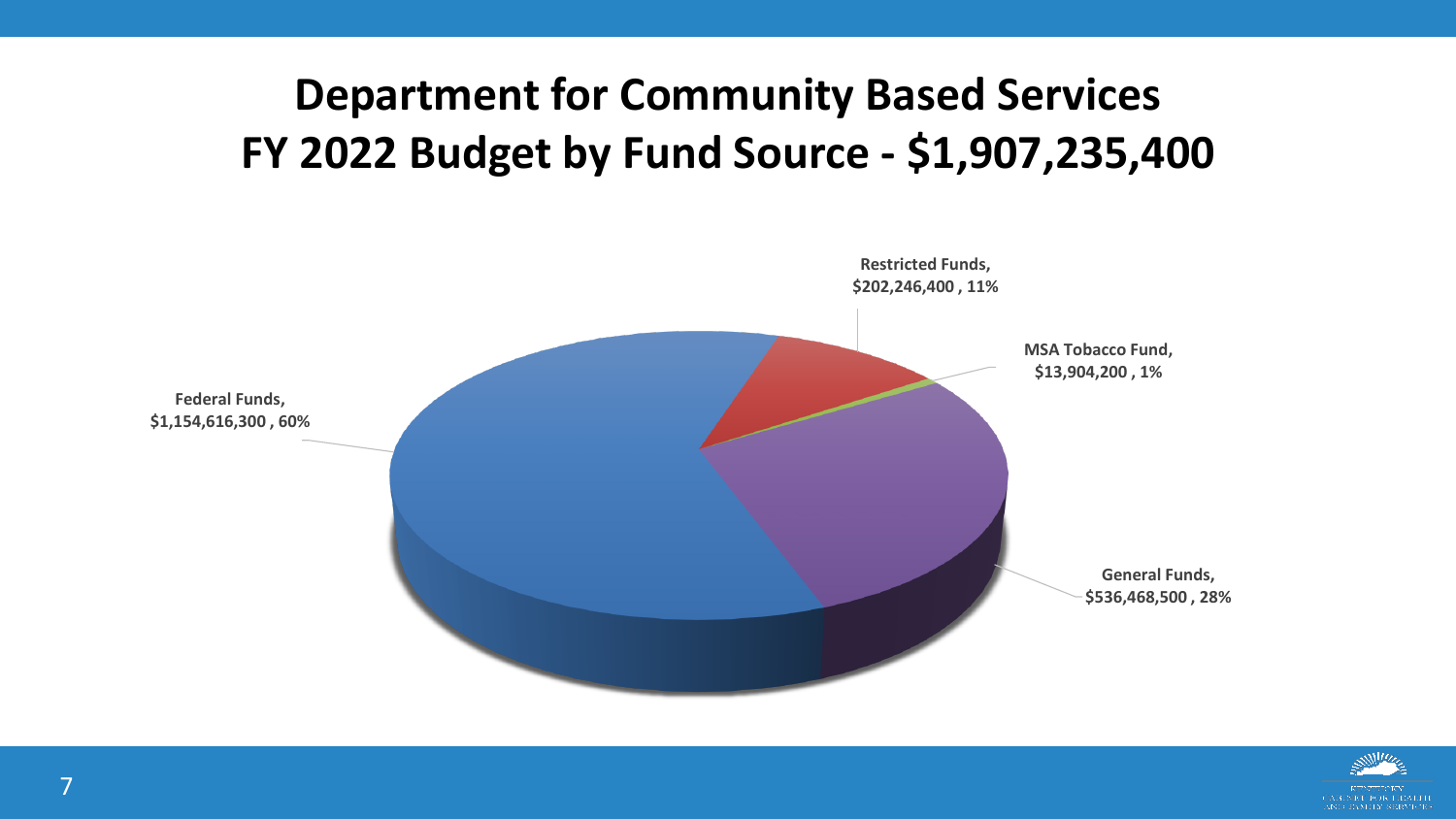#### **Department for Community Based Services FY 2022 Budget by Category - \$1,907,235,400**



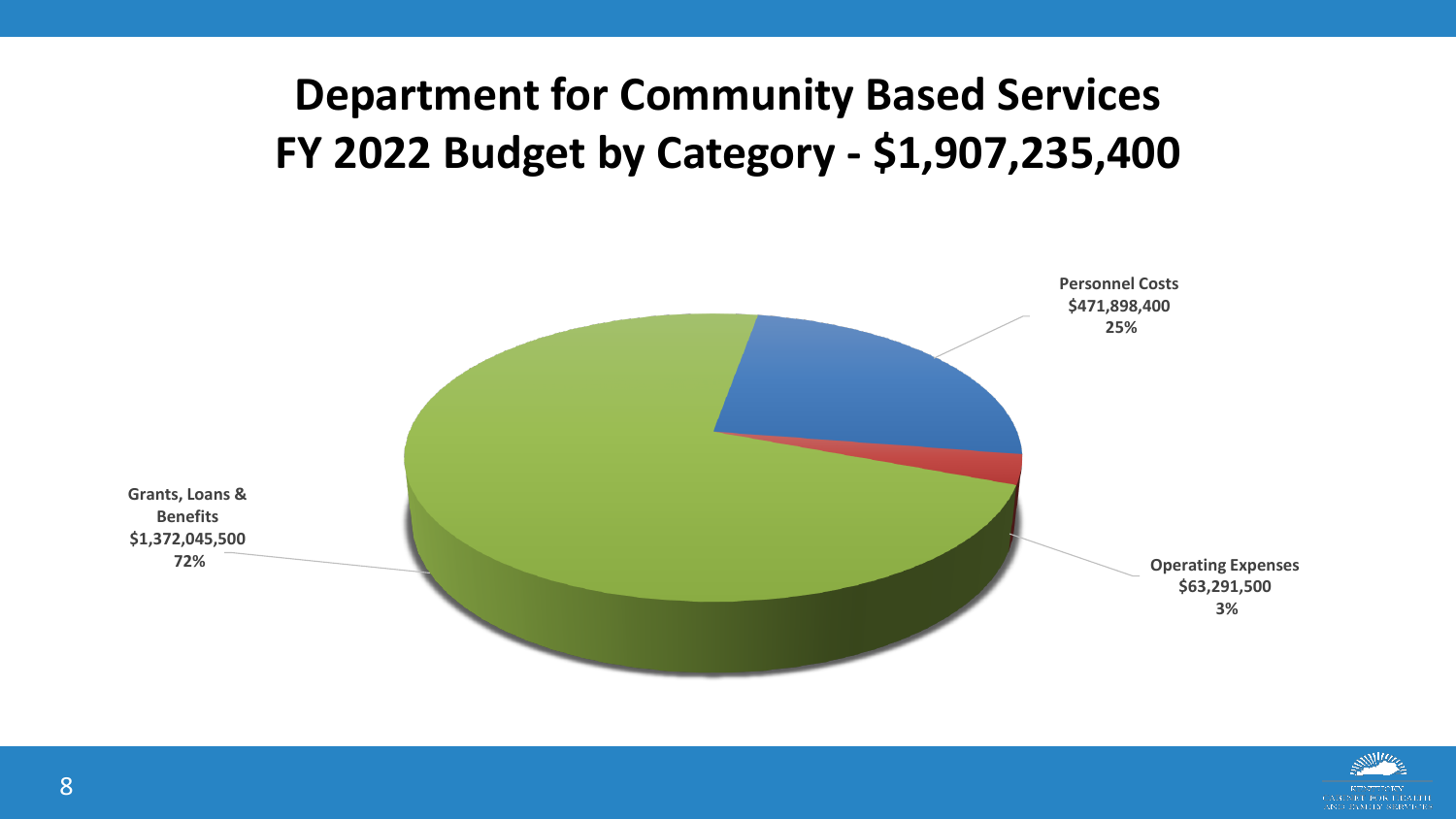#### **Department for Community Based Services FY 2022 Budget by Program - \$1,907,235,400**



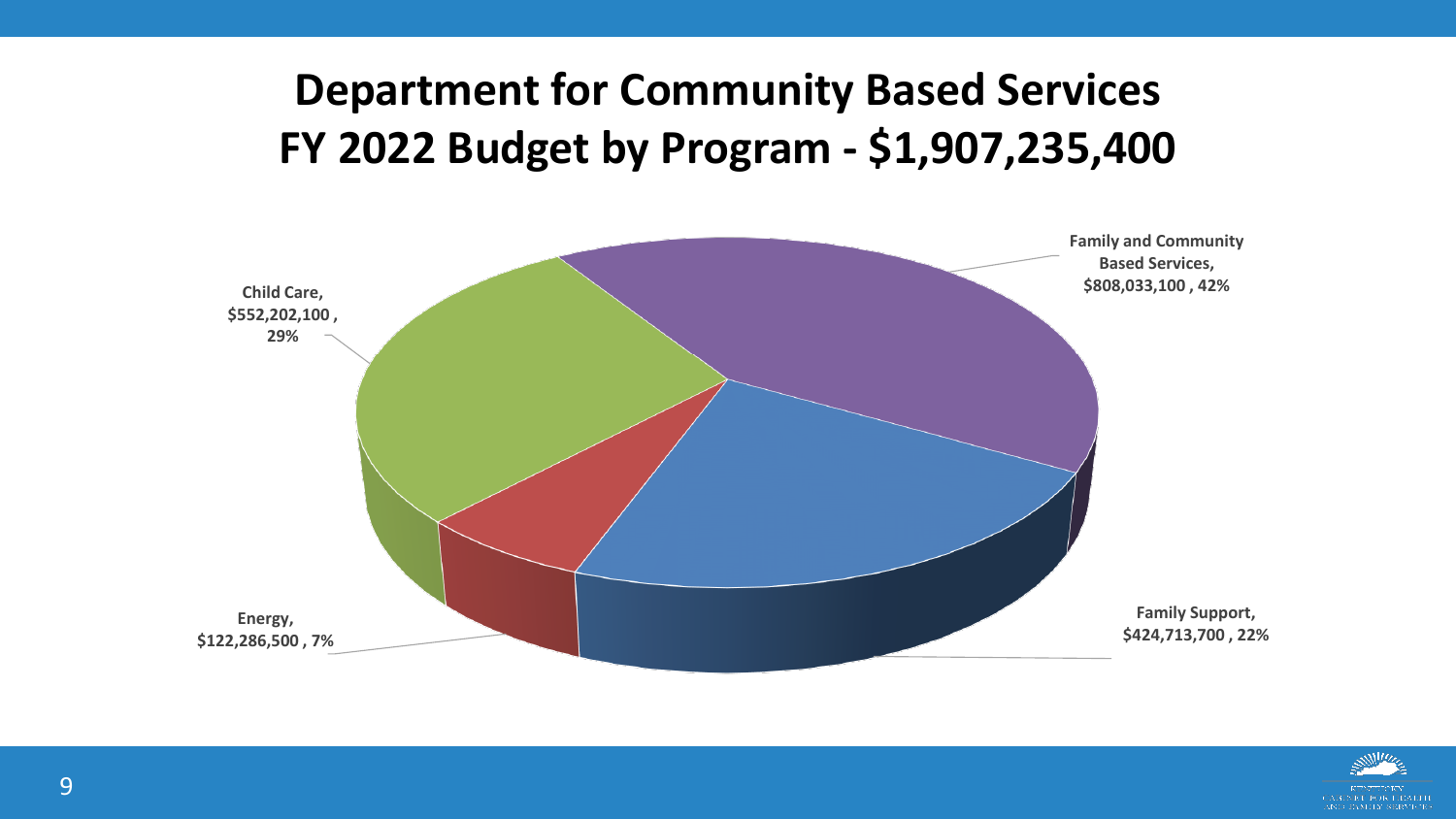# **Department for Community Based Services Highlights of Recommended Budget**

- \$23M in FY 2023 and 2024 to support the 10% increases for employees in the social service worker classifications effective December 16, 2021
- \$8.5M in FY 2023 and \$27.2M in FY 2024 to hire 350 social workers in child protective services resulting in a caseload reduction
- \$16.7M each FY for a 17% rate increase for residential/congregate care providers that serve children
- \$19.6M each FY to sustain and expand Prevention Services
- \$2.5M each FY for a 34% increase for the Kentucky Coalition Against Domestic Violence
- \$1.8M each FY for a 34% increase for Rape Crisis Centers
- \$1.3M each FY for a 34% increase for Child Advocacy Centers
- \$9.6M each FY to continue the increased Child Care Assistance Program provider reimbursement rate

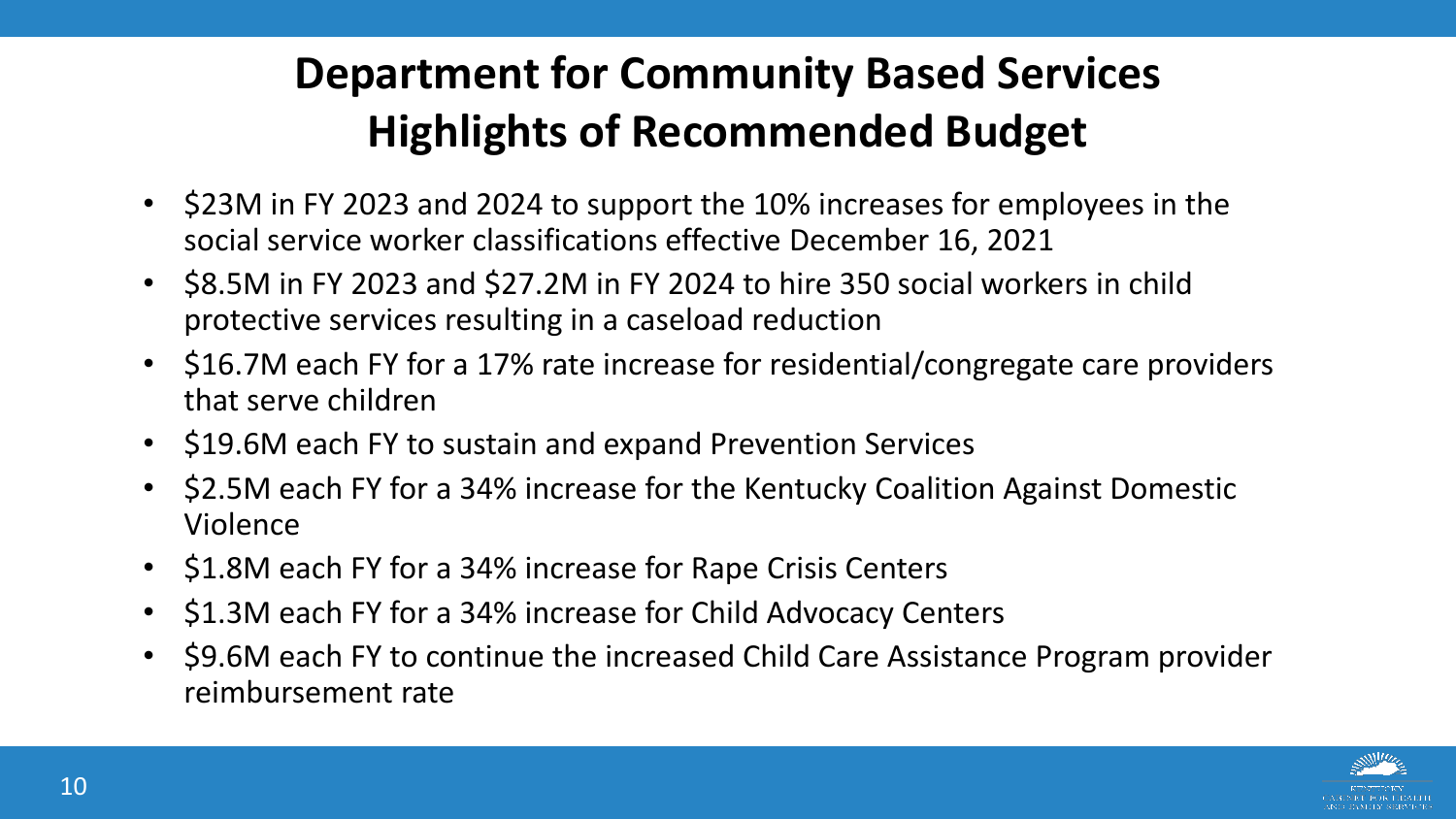# **Department for Community Based Services Workforce Investments**

- Pay grade changes implemented by the Governor
- Interim hiring process to more quickly onboard new staff
- Shift premium
- Telecommuting and hybrid work options
- Enhanced training moving to a more skills & competency- based model
- Culture change that includes the acknowledgment and remediation of secondary trauma within workforce
- Improving customer service and streamlined processes for public assistance programming
- Becoming a more data-informed and outcome-driven agency (i.e., new continuous quality improvement structure)

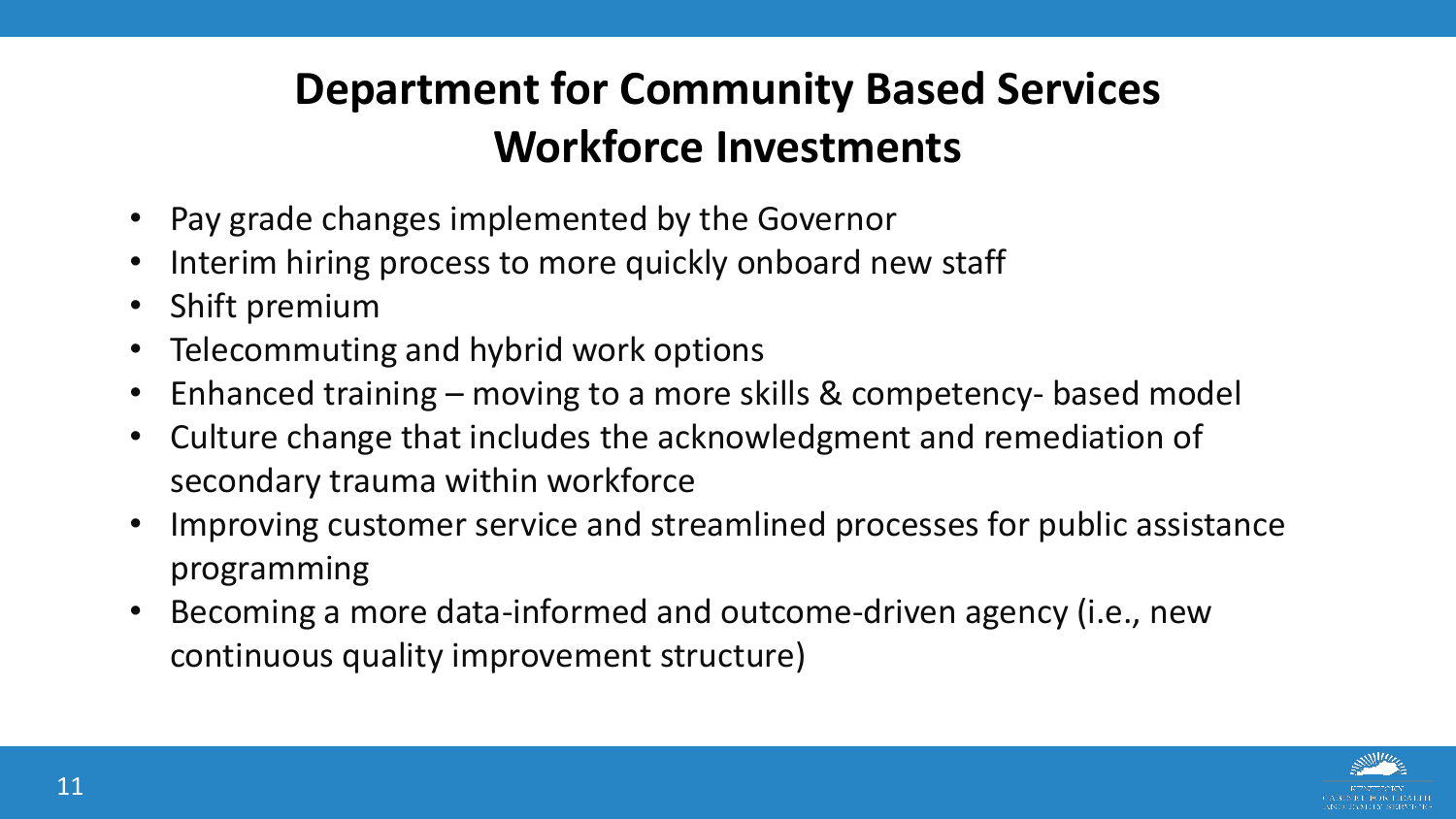### **Department for Community Based Services Department Successes**

- DCBS continues to expand child welfare prevention services
	- Launching a statewide prevention collaborative
	- Implementing Qualified Residential Treatment Programs (QRTPs)
	- Beginning various pilots
- Implemented multiple electronic background check upgrades to streamline and speed processes
- Implemented two increases to the Child Care Assistance Program's rate reimbursement, expanded eligibility, and created a transition period exiting the program to address the benefits cliff
- Established the Kentucky Family Child Care Network to recruit and support family child care small businesses
- Issued P-EBT lunch assistance benefits for eligible children who were in closed schools or child care centers
- Implemented a new federally-funded water/wastewater utility arrears assistance program
- Operated Disaster-SNAP in multiple areas affected by natural disasters